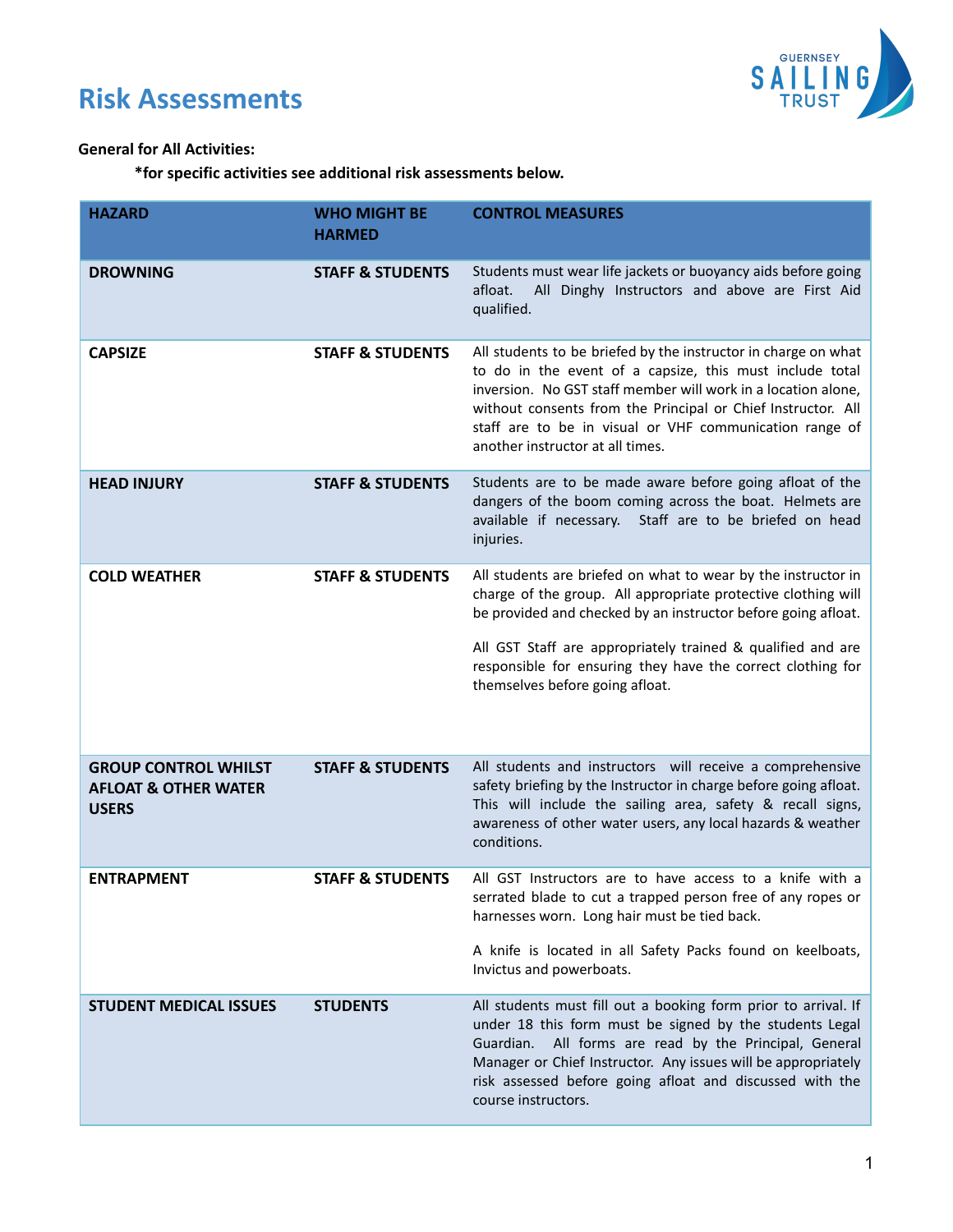| <b>SLIPS, TRIPS AND FALLS</b> | <b>STAFF &amp; STUDENTS</b> | During the Briefing for students it must be stated that the<br>slipways and boat park have uneven surfaces and that care<br>must be taken at all times, even suggesting two people per<br>boat whilst trailing down the slipway. Suitable footwear to<br>be worn at all times. Slipway to be appropriately risk<br>assessed by the instructor in charge for condition and sea<br>conditions before going afloat. |
|-------------------------------|-----------------------------|------------------------------------------------------------------------------------------------------------------------------------------------------------------------------------------------------------------------------------------------------------------------------------------------------------------------------------------------------------------------------------------------------------------|
| <b>CRUSHED FINGERS</b>        | <b>STAFF &amp; STUDENTS</b> | All students are to be advised to keep their fingers and hands<br>inside the confines of the boat they are in.<br>Staff should be aware at all times when handling boats.                                                                                                                                                                                                                                        |
| <b>ROAD TRAFFIC</b>           | <b>STAFF &amp; STUDENTS</b> | All groups briefed and supervised by instructors and school<br>staff. The zebra crossing should be used. An instructor or<br>Teacher will act as traffic warden.                                                                                                                                                                                                                                                 |
| <b>BOARDING VESSEL</b>        | <b>STAFF &amp; STUDENTS</b> | Boat to be moored correctly alongside. Brief Students prior<br>to boarding. Help given where necessary, especially if rough<br>weather.                                                                                                                                                                                                                                                                          |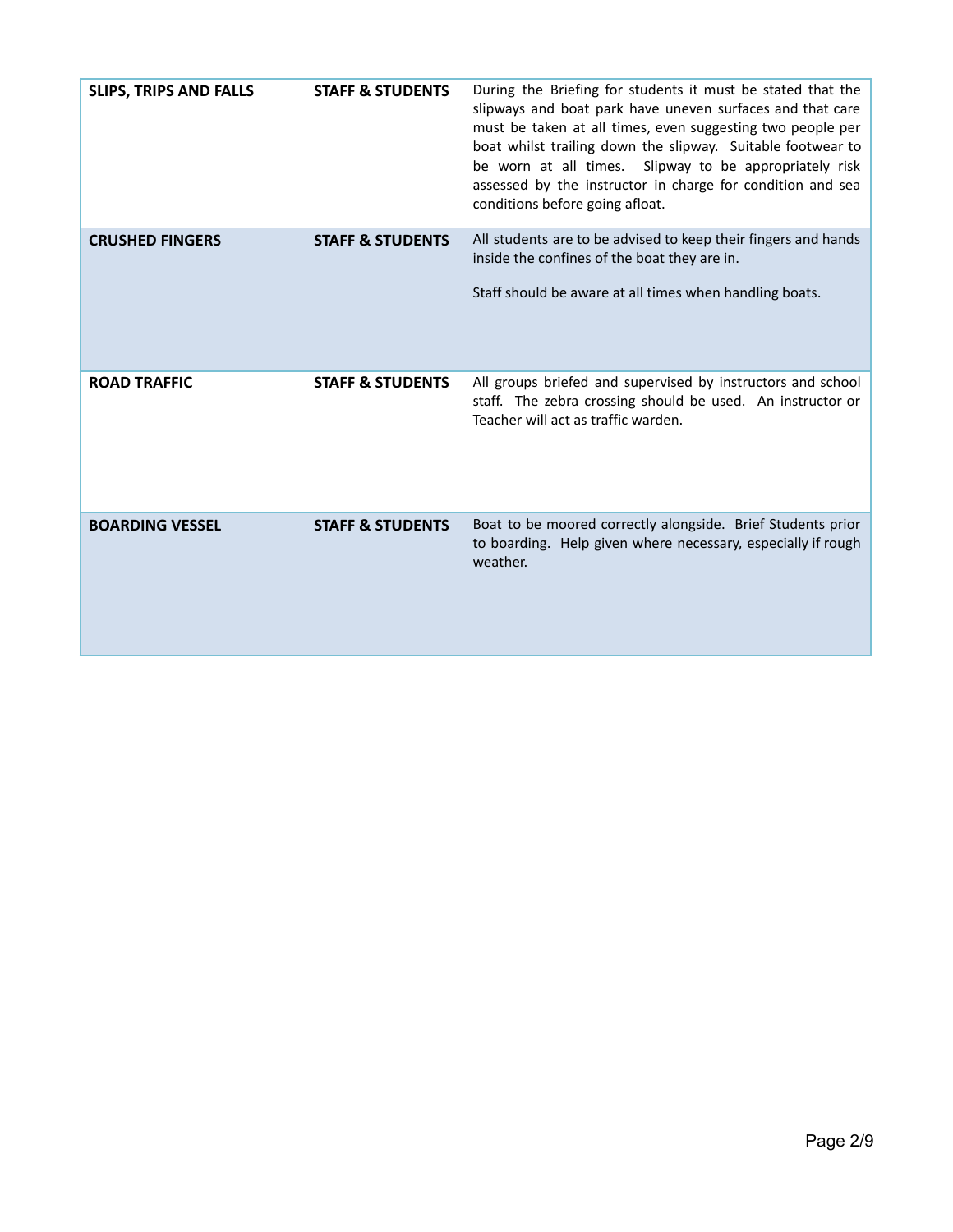# **Specific Risk Assessment Points**

#### **Powerboating**

Powerboating as a GST activity always runs powerboating of 1 instructor per boat with the correct number of students as per manufacturer guidelines, except in the case of RYA Courses in which case they will be run as per RYA Instructor Ratios.

| <b>HAZARD</b>                                            | <b>WHO MIGHT BE</b><br><b>HARMED</b>          | <b>CONTROL MEASURES</b>                                                                                                                                                                                                                                                |
|----------------------------------------------------------|-----------------------------------------------|------------------------------------------------------------------------------------------------------------------------------------------------------------------------------------------------------------------------------------------------------------------------|
| WHEN STUDENTS ARE UNDER<br><b>INSTRUCTION</b>            | <b>STAFF &amp; STUDENTS</b>                   | Instructors should be seated adjacent to the throttle &<br>kill cord, where possible.                                                                                                                                                                                  |
|                                                          |                                               | The driving student must wear a kill cord. The only<br>exception to this is when teaching Powerability, where it<br>might be deemed more appropriate for the Instructor to<br>wear the kill cord.                                                                      |
|                                                          |                                               | While teaching 8-11 yr olds (PB1 course) the instructor<br>must be prepared to take control of the throttle if<br>necessary.                                                                                                                                           |
|                                                          |                                               | Students must be instructed to helm with 1 hand on the<br>wheel and 1 on the throttle.                                                                                                                                                                                 |
|                                                          |                                               | The engine must be switched off when changing helms<br>when the kill<br>and<br>cord<br>is changed<br>between<br>students/instructor.                                                                                                                                   |
| <b>DRIVER DISLODGED FROM</b><br><b>HELM</b>              | <b>STAFF &amp; STUDENTS</b>                   | Kill cord to be worn at all times. During Powerability,<br>where the Instructor may be wearing the kill cord, the<br>instructor must kill the engine as soon as the driver is<br>dislodged.                                                                            |
| <b>LOOSE EQUIPMENT IN BOAT</b>                           | <b>STAFF &amp; STUDENTS</b>                   | All equipment is to be stowed, especially fuel tanks and<br>batteries. No loose jerry cans are to be carried on board.                                                                                                                                                 |
| <b>MAN OVERBOARD &amp; PEOPLE</b><br><b>IN THE WATER</b> | <b>STAFF &amp; STUDENTS</b>                   | All occupants to be instructed to sit & hold on to<br>designated hand holds. When contact is made with the<br>person/people in water the engine MUST be switched off.<br>The instructor should helm the vessel whenever possible.                                      |
| <b>DAMAGING VESSELS IN</b><br><b>MARINA</b>              | <b>STAFF, STUDENTS &amp;</b><br><b>VESSEL</b> | Only the person in charge on the vessel should moor it in<br>the marina (specifically for TJE). For other vessels, the<br>person in charge should make the decision if they are to<br>allow students to moor the boat in the marina, only<br>under strict supervision. |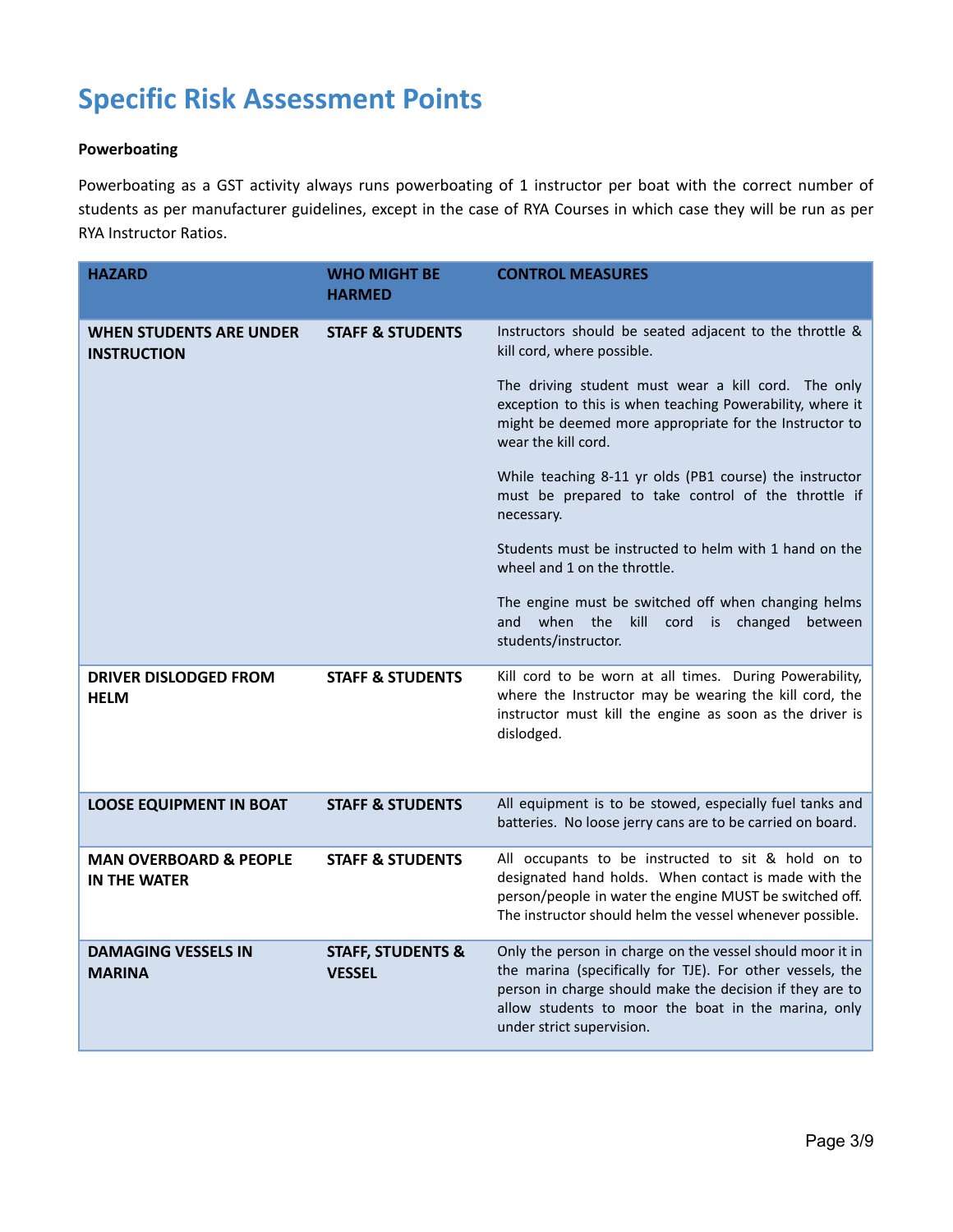### **Nighttime Powerboating**

The John Elliott is the only vessel that may be used at night and must be skippered by a commercially endorsed Advanced Powerboat Driver.

| <b>HAZARD</b>                 | <b>WHO MIGHT BE</b><br><b>HARMED</b>          | <b>CONTROL MEASURES</b>                                                                                                                                                                                                           |
|-------------------------------|-----------------------------------------------|-----------------------------------------------------------------------------------------------------------------------------------------------------------------------------------------------------------------------------------|
| <b>MAN OVERBOARD AT NIGHT</b> | <b>STAFF &amp; STUDENTS</b>                   | In addition to points above, Instructor to make regular<br>checks of the conditions and welfare of all onboard.<br>Lifejackets with lights to be worn by all crew members<br>All crew to be seated in view of another crew member |
| <b>ADVERSE CONDITIONS</b>     | <b>STAFF &amp; STUDENTS</b>                   | As the course may run in adverse conditions, ensure all<br>crew are fully briefed on what to expect, where to sit,<br>how to hold on and are dressed appropriately.                                                               |
| <b>EQIUPMENT FAILURE</b>      | <b>VESSEL, STAFF &amp;</b><br><b>STUDENTS</b> | All crew briefed on emergency procedures. Full safety kit<br>(according to RYA Advanced courses) to be carried at all<br>times. Crew briefed on use of safety equipment.                                                          |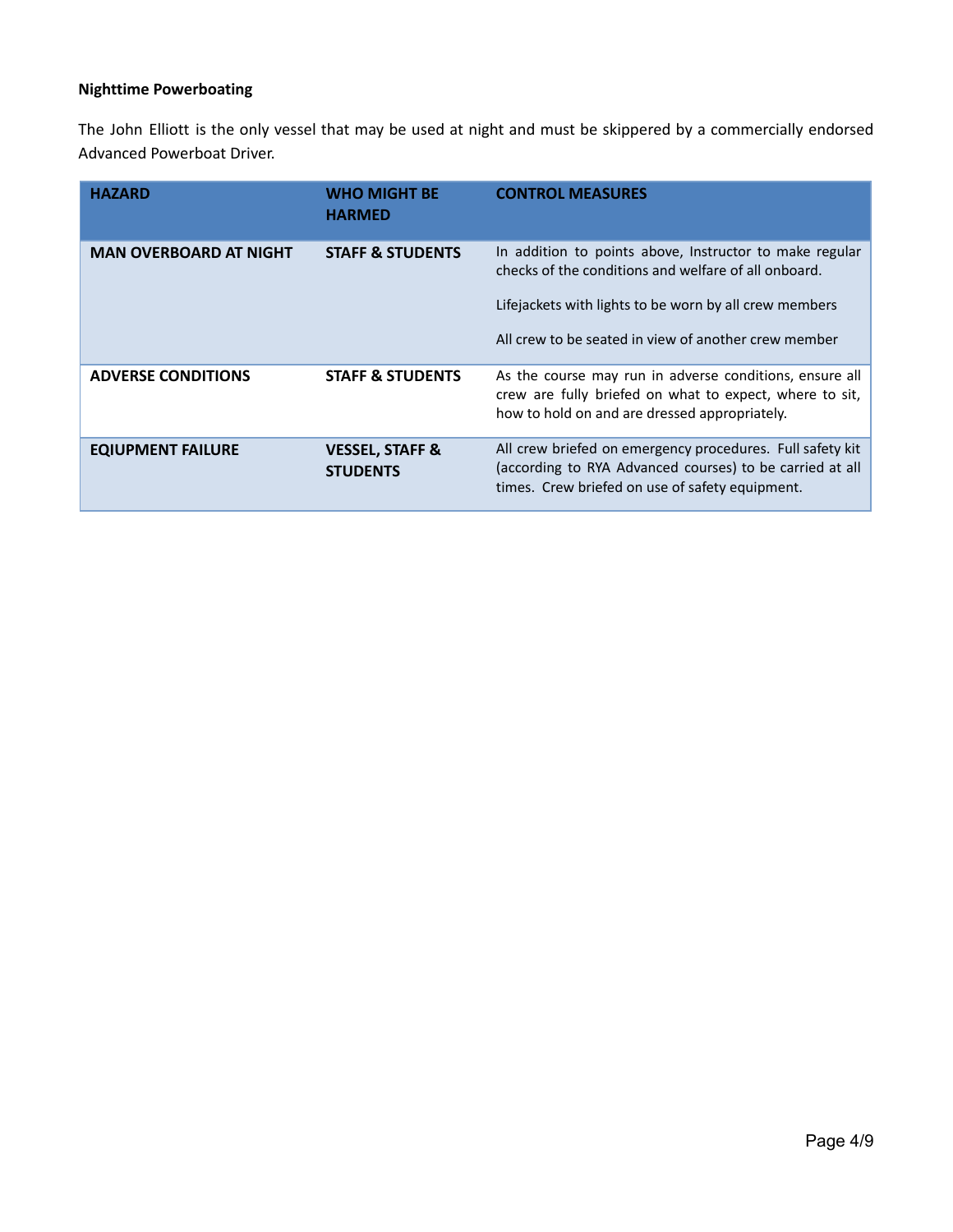#### **Windsurfing**

| <b>HAZARD</b>      | <b>WHO MIGHT BE</b><br><b>HARMED</b> | <b>CONTROL MEASURES</b>                                                                                                                                                                                                                                                                                                                                                                     |
|--------------------|--------------------------------------|---------------------------------------------------------------------------------------------------------------------------------------------------------------------------------------------------------------------------------------------------------------------------------------------------------------------------------------------------------------------------------------------|
| <b>FALLING OFF</b> | <b>STAFF &amp; STUDENTS</b>          | All students to be briefed by the instructor in charge on what<br>to do when falling off the board. This is to include awareness<br>of depth of water, other students & to be aware of the rig. No<br>GST staff member will work in a location alone, all staff are to<br>be in visual or VHF communication range of another instructor<br>at all times in case of an accident or emergency |

## **Standup Paddle Boarding**

| <b>HAZARD</b>                               | <b>WHO MIGHT BE</b><br><b>HARMED</b> | <b>CONTROL MEASURES</b>                                                                                                                                                                                                                                                                                                                                                                           |
|---------------------------------------------|--------------------------------------|---------------------------------------------------------------------------------------------------------------------------------------------------------------------------------------------------------------------------------------------------------------------------------------------------------------------------------------------------------------------------------------------------|
| <b>LOOSING BOARD WHILE AT</b><br><b>SEA</b> | <b>STUDENT</b>                       | Leash must be worn at all times while on the water.                                                                                                                                                                                                                                                                                                                                               |
| <b>STRUCK BY PADDLE</b>                     | <b>STAFF &amp; STUDENTS</b>          | Instruct the group on the correct method of holding the<br>paddle. Good supervision throughout.                                                                                                                                                                                                                                                                                                   |
| <b>FALLING OFF</b>                          | <b>STAFF &amp; STUDENTS</b>          | All students to be briefed by the instructor in charge on what<br>to do when falling off the board. This is to include awareness<br>of depth of water, other students & to be aware of the<br>paddle. No GST staff member will work in a location alone, all<br>staff are to be in visual or VHF communication range of<br>another instructor at all times in case of an accident or<br>emergency |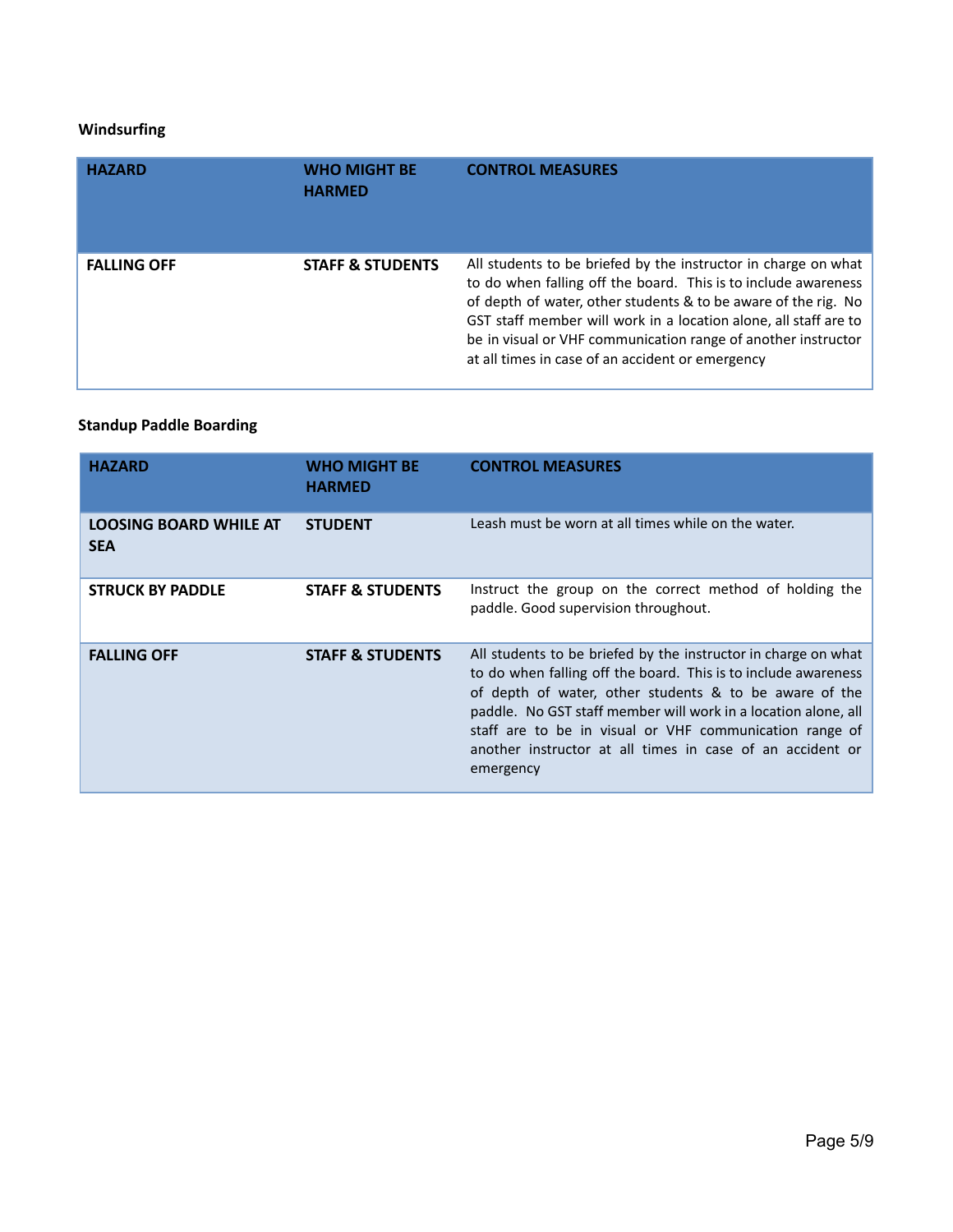#### **RS Venture Connect (Invictus)**

| <b>HAZARD</b>                   | <b>WHO MIGHT BE</b><br><b>HARMED</b> | <b>CONTROL MEASURES</b>                                                                                                                                                                                                                                                                                                                                                                      |
|---------------------------------|--------------------------------------|----------------------------------------------------------------------------------------------------------------------------------------------------------------------------------------------------------------------------------------------------------------------------------------------------------------------------------------------------------------------------------------------|
| <b>CAPSIZE &amp; ENTRAPMENT</b> | <b>STAFF &amp; STUDENTS</b>          | The Venture is a keel boat which is self-righting and will<br>not capsize unless there is catastrophic boat failure,<br>however all students to be briefed by the instructor in<br>charge on what to do in the event of a capsize, this<br>must include total inversion.                                                                                                                     |
|                                 |                                      | The keel is locked in place by a pin and a velcro strap.<br>Both of these must be in place at all times while the<br>keel is down. There is a spare velcro strap in the safety<br>pack. Staff are to be in VHF communication range at all<br>times. All GST Instructors are to have access to a knife<br>with a serrated blade to cut a trapped person free of<br>any ropes or harness worn. |
|                                 |                                      | There is a knife in Invictus' safety pack, as well as in the<br>safety packs in all Powerboats.                                                                                                                                                                                                                                                                                              |

Students with disabilities will all have individual needs so it is important to take these into consideration before, during and after the sailing session. Considerations such as ensuring students have easy access to toilet facilities or do not get too cold are important. Instructors should ensure they are aware of their students' needs before going afloat, whether this is through a discussion with the student or their carer, in the case of those with learning disabilities.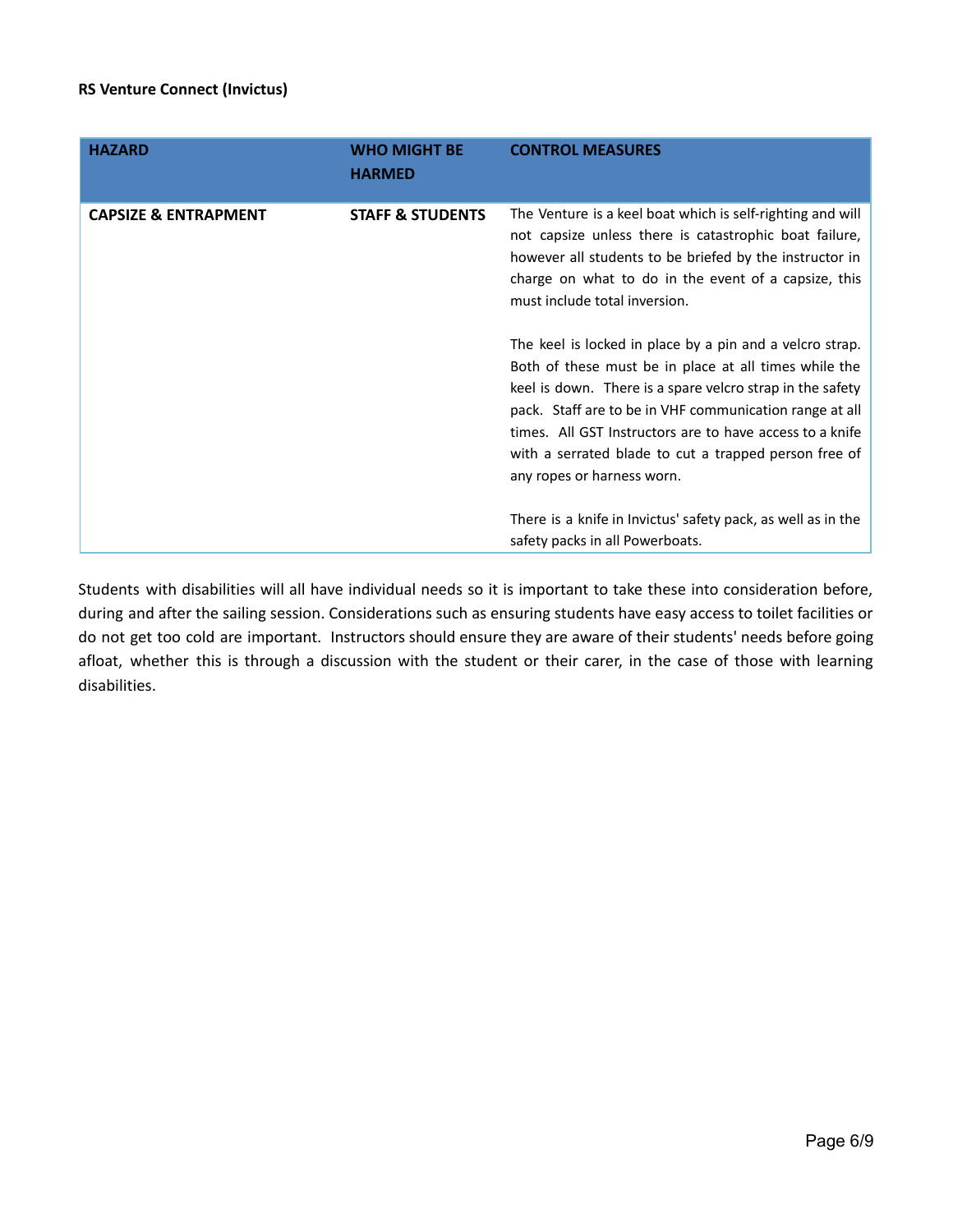#### **Guernsey Harbour Hoist**

The hoist sling and spreader bar are located in the Instructor Room at the Guernsey Sailing Trust. Staff must be trained before using the hoist.

| <b>HAZARD</b>                 | <b>WHO MIGHT BE</b><br><b>HARMED</b> | <b>CONTROL MEASURES</b>                                                                                                            |
|-------------------------------|--------------------------------------|------------------------------------------------------------------------------------------------------------------------------------|
| <b>DROWNING</b>               | <b>STAFF &amp; STUDENTS</b>          | Students and staff must wear life jackets or<br>buoyancy aids whilst on the pontoon.                                               |
| <b>INJURY FROM HOIST</b>      | <b>STAFF &amp; STUDENTS</b>          | Training<br>be<br>received<br>from<br>Hoist<br>must<br>Instructors (Clare Chapple or Richard Klein)<br>before being used.          |
|                               |                                      | Hoist operation manual must be read as part of<br>training.                                                                        |
|                               |                                      | Always check the hoist is in good condition and<br>functioning properly before use.<br>Inform<br>Management staff of any concerns. |
|                               |                                      | Ensure that vessel is tied up correctly using<br>springs to position for easy access.                                              |
| <b>SLIPS, TRIPS AND FALLS</b> | <b>STAFF &amp; STUDENTS</b>          | the<br>Briefing,<br>During<br>students<br>and<br>carers/helpers must be made aware of any trip<br>hazards                          |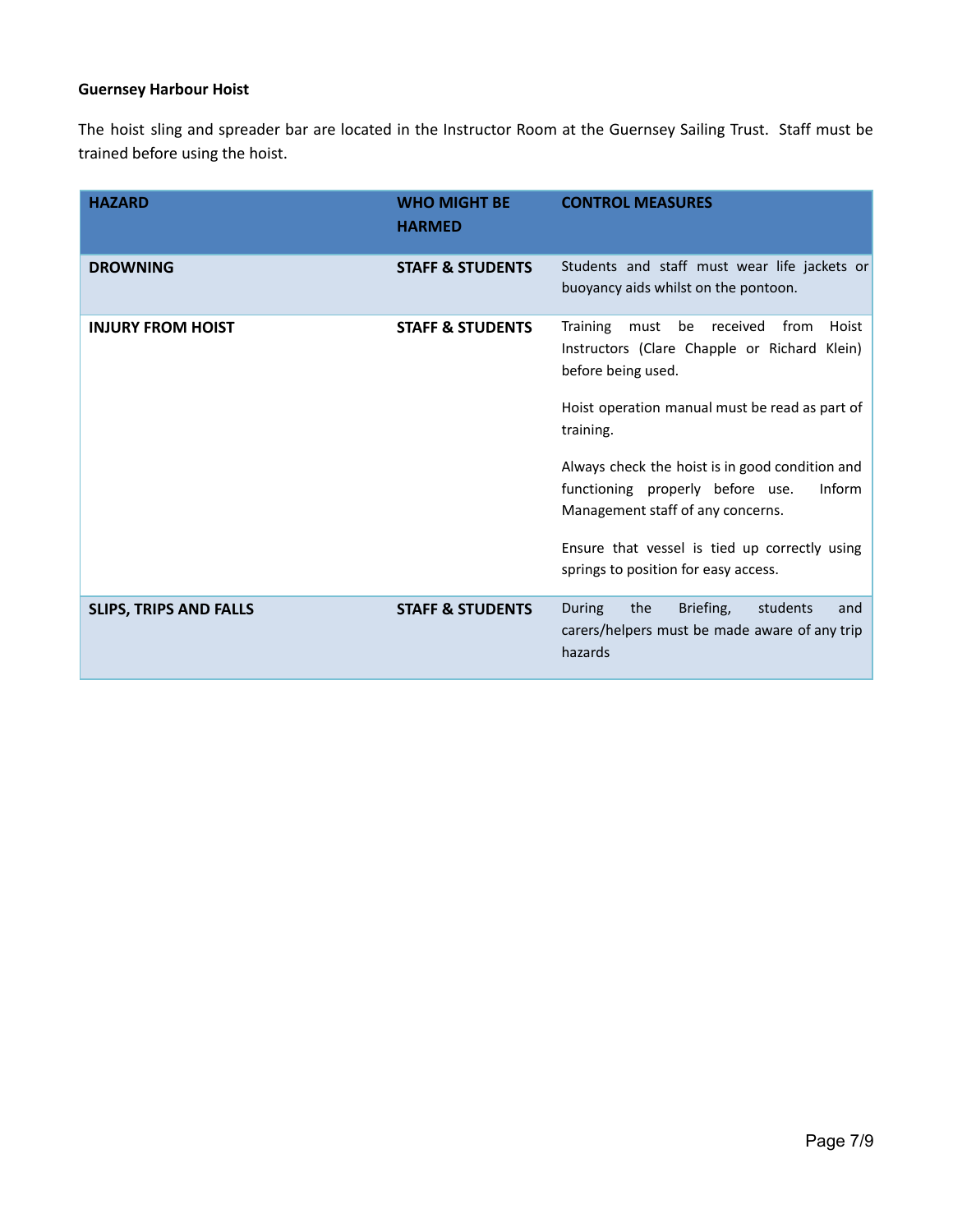## **Raft building**

| <b>HAZARD</b>             | <b>WHO MIGHT BE</b><br><b>HARMED</b> | <b>CONTROL MEASURES</b>                                                                                            |
|---------------------------|--------------------------------------|--------------------------------------------------------------------------------------------------------------------|
| <b>DROWNING</b>           | <b>STAFF &amp; STUDENTS</b>          | Instructor training and experience.                                                                                |
|                           |                                      | Assessment of groups' abilities.                                                                                   |
|                           |                                      | All participants on or in the water should wear correctly<br>fitted and checked buoyancy aids.                     |
|                           |                                      | Ensure the raft is secure and stable before allowing it to<br>enter the water.                                     |
|                           |                                      | Tailor length of raft trip to the condition of the raft.                                                           |
|                           |                                      | Have throw lines available for use or instructors in the<br>water.                                                 |
|                           |                                      | Students should avoid wearing heavy clothing and must<br>wear appropriate footwear                                 |
|                           |                                      | Instructor knowledge of weak/non-swimmers.                                                                         |
|                           |                                      | Control of groups' actions whilst on the raft.                                                                     |
| <b>CUTS &amp; BRUISES</b> | <b>STAFF &amp; STUDENTS</b>          | Inspection of equipment and construction of raft to<br>ensure no gaps/loose planks for limbs to become<br>trapped. |
|                           |                                      | Footwear to be worn at all times (on & off the water).<br>Correctly fitted helmets to be worn whilst on the rafts. |
|                           |                                      | Discourage 'messing around' on the raft, pontoon or<br>slip during launch and recovery.                            |
|                           |                                      | Stay clear of the walls surrounding the pond whilst<br>rafting.                                                    |
| <b>INFECTION</b>          | <b>STAFF &amp; STUDENTS</b>          | Cover all cuts/new piercing etc.                                                                                   |
|                           |                                      | Advise all students to shower/rinse after finishing<br>water activities.                                           |
| <b>ENTRAPMENTS</b>        | <b>STAFF &amp; STUDENTS</b>          | Brief group to keep limbs away from tied and<br>tensioned ropes.                                                   |
|                           |                                      | Tie away loose ends. Loose hair to be tied back.                                                                   |
|                           |                                      | Instructors to ensure that they are sufficiently close to<br>perform a rescue if needed.                           |